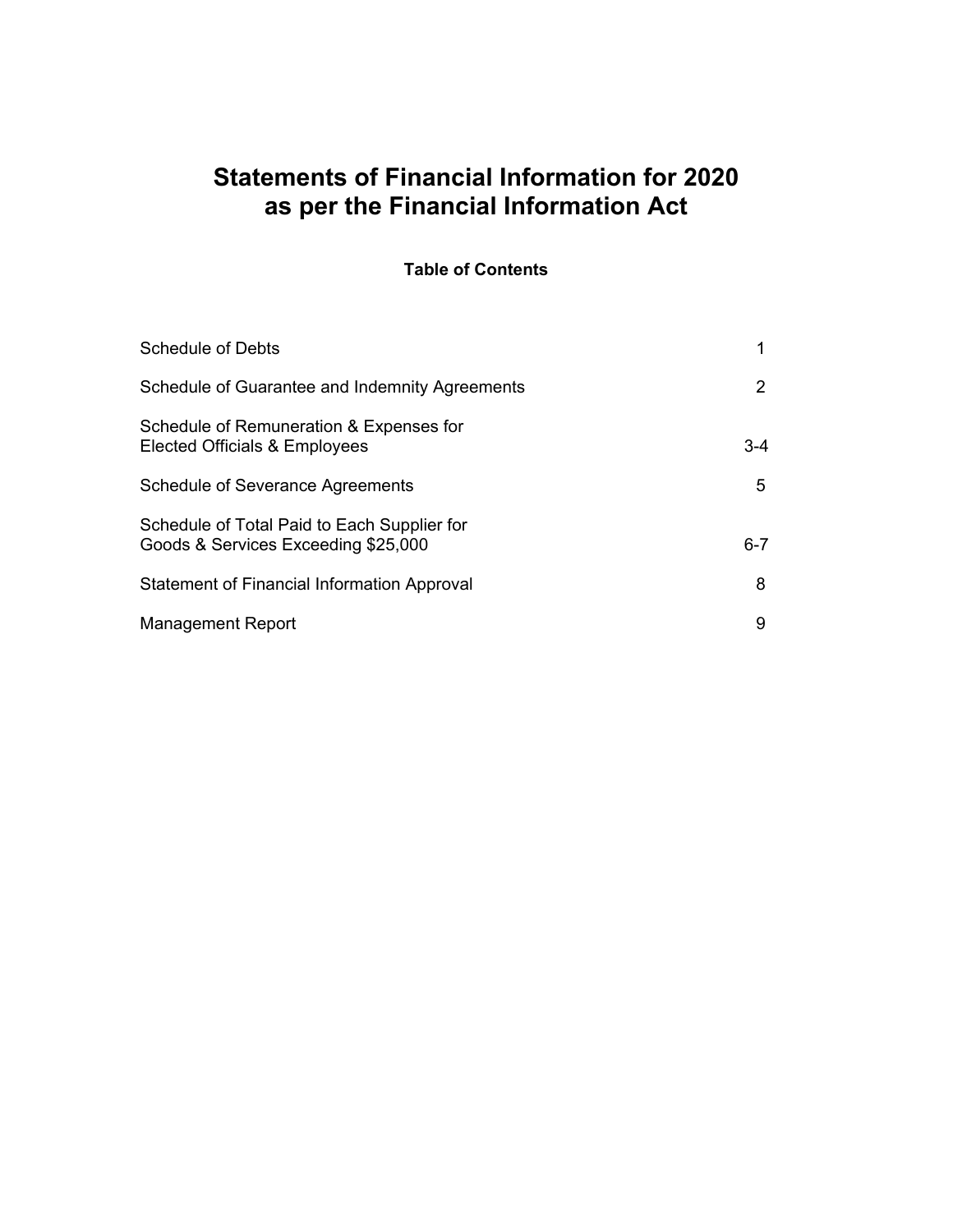### **December 31, 2020 CITY OF DUNCAN Schedule of Debts**

| <b>Bylaw</b> | Fund and Purpose                                        | <b>MFA</b><br>Issue# | Year<br>Maturing | Interest<br>Rate | <b>Balance</b><br>Outstanding |
|--------------|---------------------------------------------------------|----------------------|------------------|------------------|-------------------------------|
| 2004         | <b>General Fund -</b><br><b>Cowichan Aquatic Centre</b> | 117                  | 2026             | 3.25%            | \$<br>683,651                 |
|              |                                                         |                      |                  | <b>Total</b>     | \$<br>683,651                 |

Note: All debts are through the Municipal Finance Authority All sinking funds are held and managed by the Municipal Finance Authority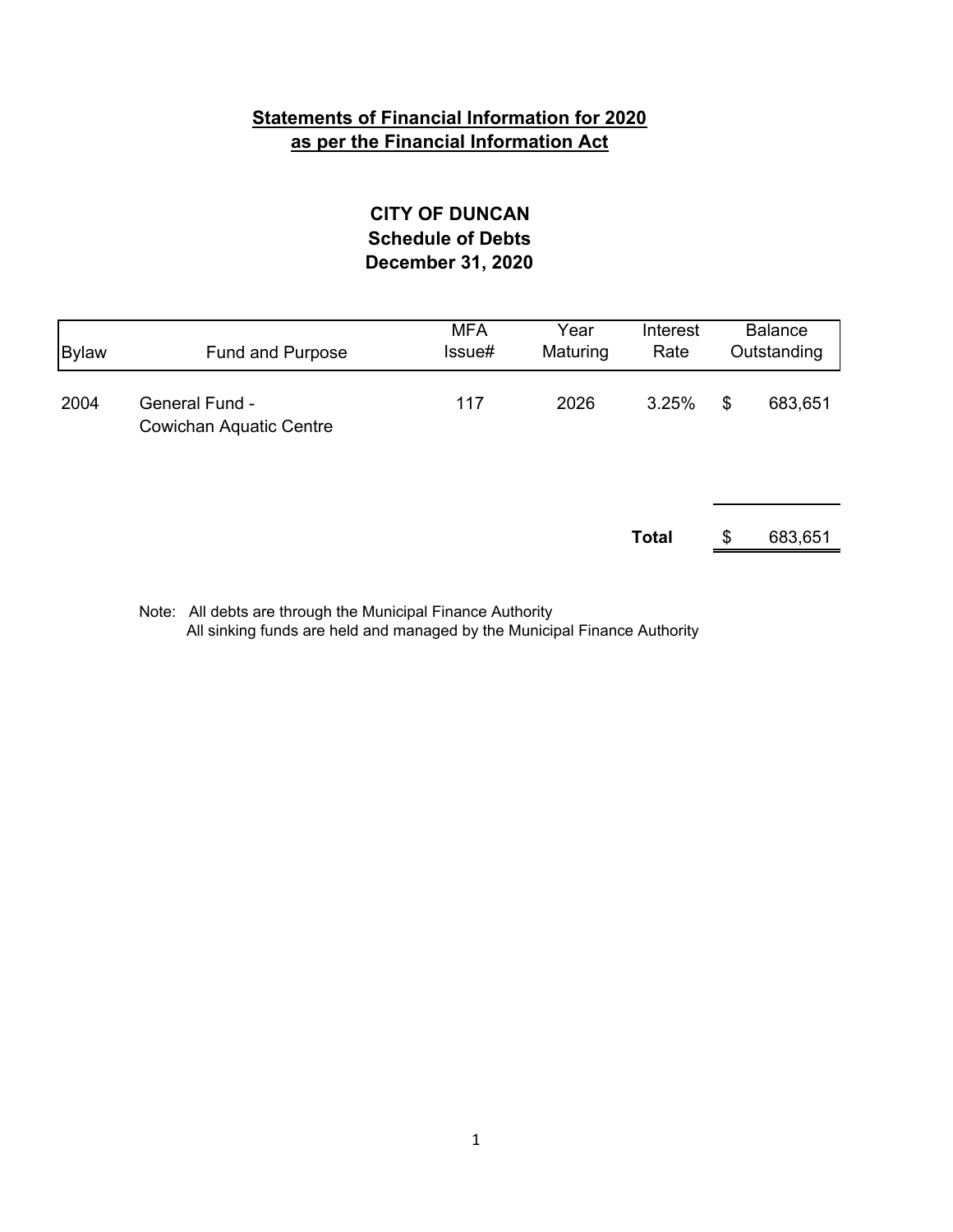### **CITY OF DUNCAN Schedule of Guarantee & Indemnity Agreements Year Ended December 31, 2020**

This organization has not given any guarantees or indemnities under the Guarantees and Indemnities Regulation.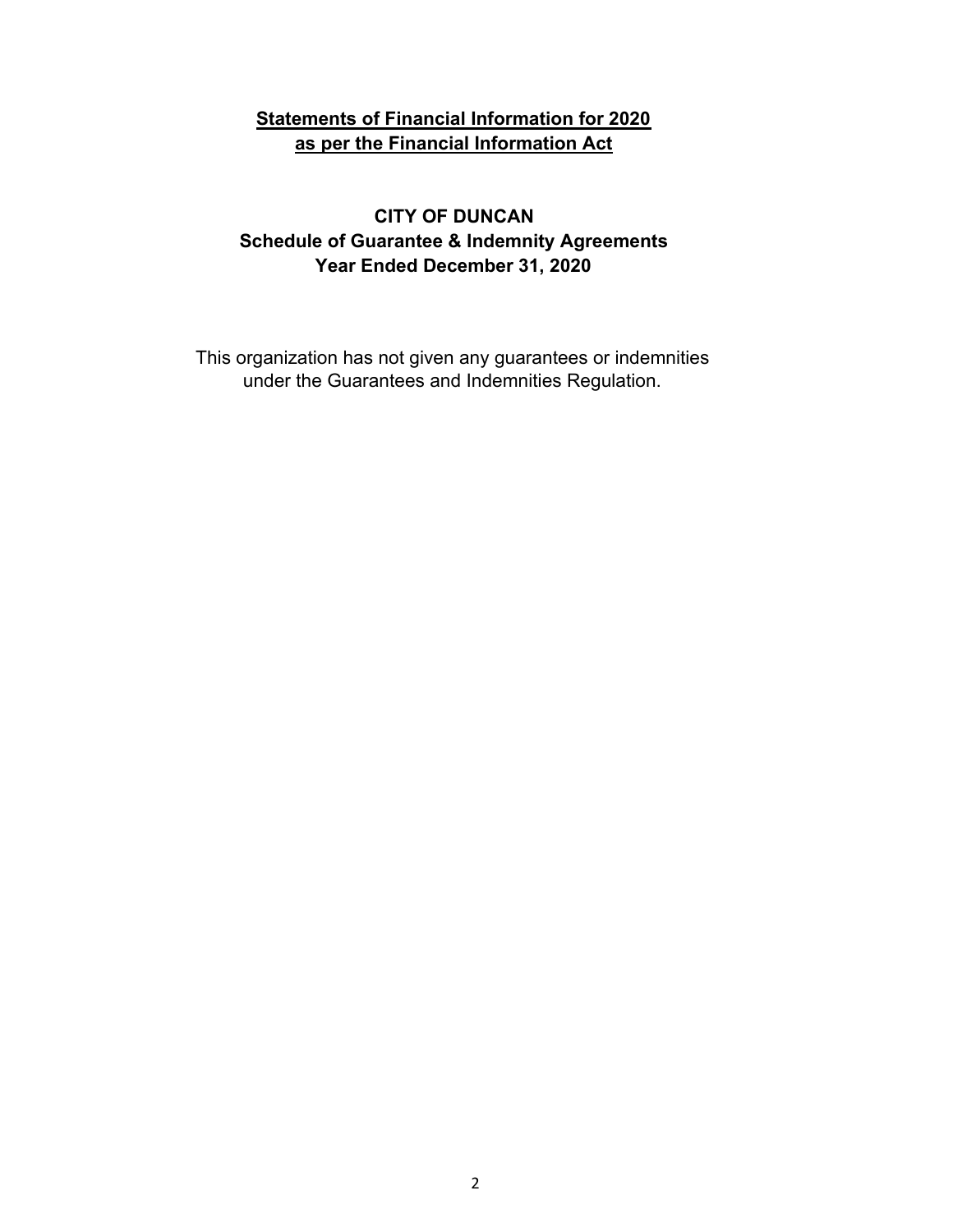### **Year Ended December 31, 2020 CITY OF DUNCAN Schedule of Remuneration & Expenses for Elected Officials & Employees**

#### **1 Elected Officials - \*See Notes on Page 4\***

| <b>Name</b>                      | <b>Position</b>  | <b>Benefits</b> | Remuneration     | <b>Expenses</b> |
|----------------------------------|------------------|-----------------|------------------|-----------------|
| <b>Michelle Staples</b>          | Councillor/Mayor | \$<br>3,510.21  | \$<br>32,595.11  | \$<br>579.00    |
| Tom Duncan                       | Councillor       | \$<br>1,428.48  | \$<br>17,571.28  | \$<br>70.63     |
| <b>Bob Brooke</b>                | Councillor       | \$<br>3,510.21  | \$<br>16,848.66  | \$<br>650.45    |
| <b>Garry Bruce</b>               | Councillor       | \$<br>2,418.33  | \$<br>17,571.27  | \$<br>-         |
| Jennifer Capps                   | Councillor       | \$<br>1,428.48  | \$<br>16,680.36  | \$<br>475.00    |
| <b>Stacy Middlemiss</b>          | Councillor       | \$<br>3,510.21  | \$<br>16,680.36  | \$<br>350.00    |
| <b>Carol Newington</b>           | Councillor       | \$<br>1,428.48  | \$<br>17,571.28  | \$<br>350.00    |
| <b>Total - Elected Officials</b> |                  | \$<br>17,234.40 | \$<br>135,518.32 | \$<br>2,475.08  |

#### **2 Employees - \*See Notes on Page 4\***

| <b>Name</b>                          | Remuneration |                | <b>Expenses</b> |  |
|--------------------------------------|--------------|----------------|-----------------|--|
|                                      |              |                |                 |  |
| Peter de Verteuil                    | \$           | 139,354.49     | \$<br>2,211.02  |  |
| <b>Leonard Thew</b>                  |              | 109,788.43     | 80.07           |  |
| <b>Bernice Crossman</b>              |              | 105,284.30     | 1,545.00        |  |
| <b>Emmet McCusker</b>                |              | 100,127.93     | 80.07           |  |
| Paige MacWilliam                     |              | 96,830.36      | 618.00          |  |
| John Pite                            |              | 94,790.99      | 1,608.95        |  |
| Claudia McMahon                      |              | 89,728.69      | 3,285.00        |  |
| Michelle Pressman                    |              | 82,812.31      | 1,190.19        |  |
| <b>Micheal McKinlay</b>              |              | 81,338.84      | 3,056.22        |  |
| <b>Patrick Williams</b>              |              | 81,200.25      | 1,092.84        |  |
| <b>Chris Desautels</b>               |              | 80,451.19      | 2,300.79        |  |
| Jamie Rand                           |              | 80,321.13      | 80.07           |  |
| Leanne Closson                       |              | 75,398.24      | 2,933.84        |  |
|                                      |              |                |                 |  |
| Subtotal                             |              | 1,217,427.15   | 20,082.08       |  |
| Consolidated total of employees with |              |                |                 |  |
| remuneration of \$75,000 or less     |              | 1,599,243.09   | 22,681.40       |  |
| <b>Total - Employees</b>             |              | \$2,816,670.24 | \$<br>42,763.49 |  |
|                                      |              |                |                 |  |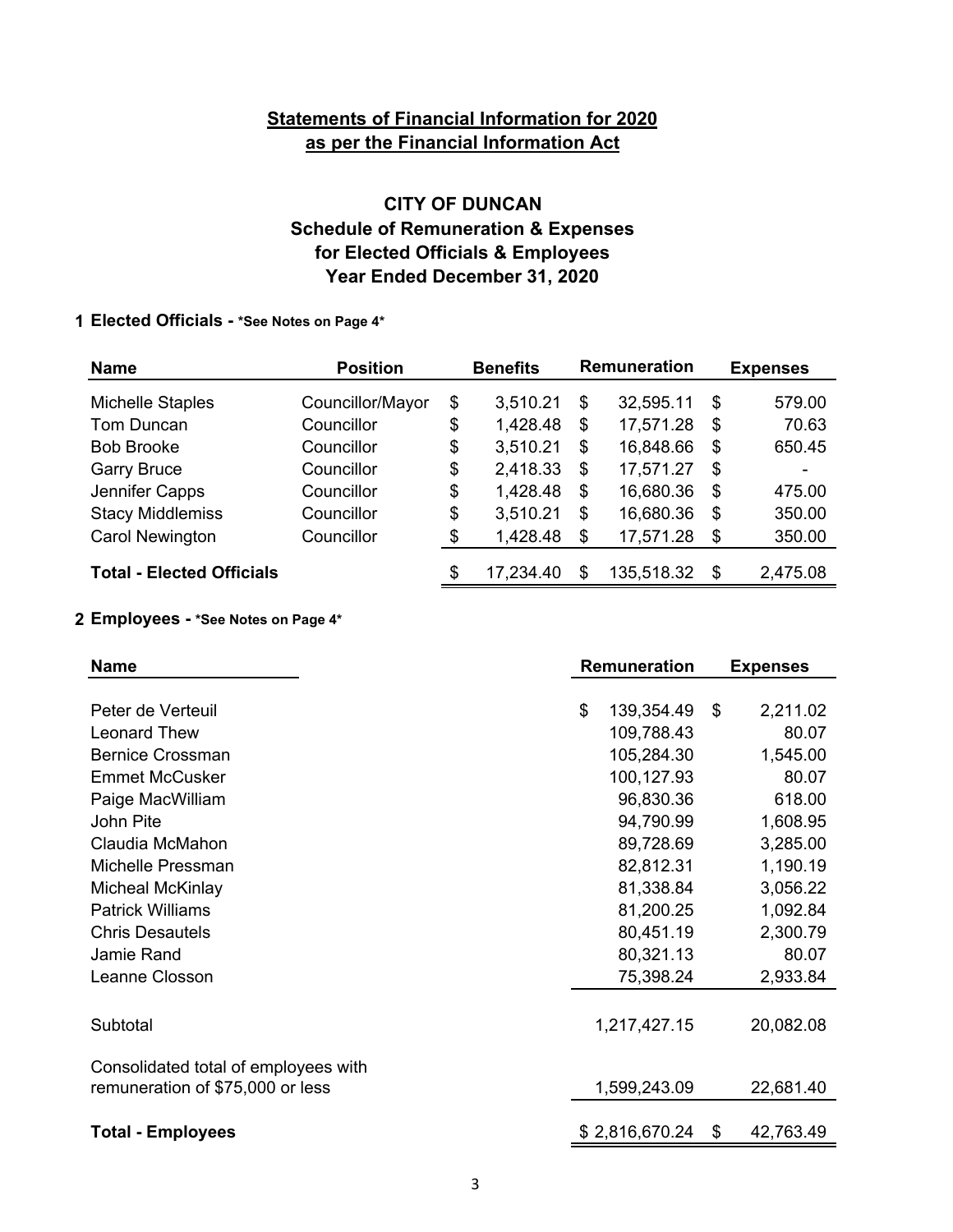### **CITY OF DUNCAN Schedule of Remuneration & Expenses for Elected Officials & Employees Year Ended December 31, 2020**

#### **3 Reconciliation**

| Total remuneration and benefits - elected officials | S | 152,752.72   |
|-----------------------------------------------------|---|--------------|
| Total remuneration - employees                      |   | 2,816,670.24 |
| Subtotal                                            |   | 2,969,422.96 |
| Total Wages & Benefits per Note 16 of               |   |              |
| the Consolidated Financial Statements               |   | 3,605,604.00 |
|                                                     |   | 636,181.04   |

The variance between the remuneration schedules and the wages and benefits reported in the consolidated financial statements of the City are attributable to a number of factors, including that the remuneration schedule is based on actual payments made during the year, while the financial statements are prepared on an accrual basis.

In addition, wages and benefits disclosed in Note 16 of the consolidated financial statements include only those relating to operating expenses, not capital items. Finally, wages and benefits in the financial statements include the employer cost of benefits not considered taxable to employees.

The remuneration reported in Section 2 includes wages and taxable benefits at the employee's base rate. In addition, remuneration can also include overtime (for unionized employees), retirement allowances, banked time payouts and remuneration paid for the municipal elections. Other factors such as start dates of new employees and maternity leaves can also affect the remuneration levels of an employee from year to year.

Expenses include travel expenses, memberships, tuition, vehicle reimbursements and registration fees paid directly to an employee or a third party on behalf of an elected official or employee.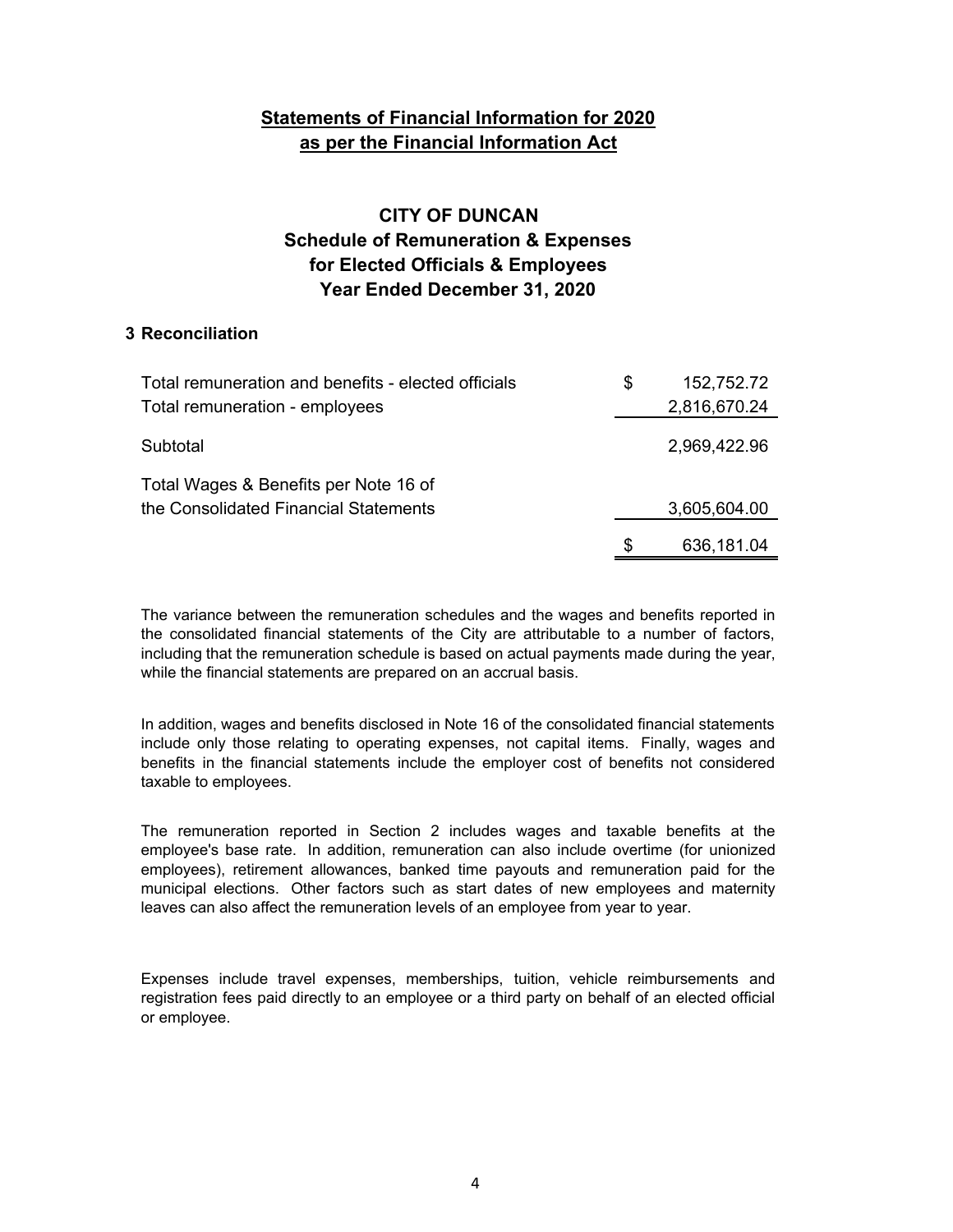### **CITY OF DUNCAN Schedule of Severance Agreements Year Ended December 31, 2020**

There were no severance agreements made between the City of Duncan and it's non-unionized employees during fiscal year 2020.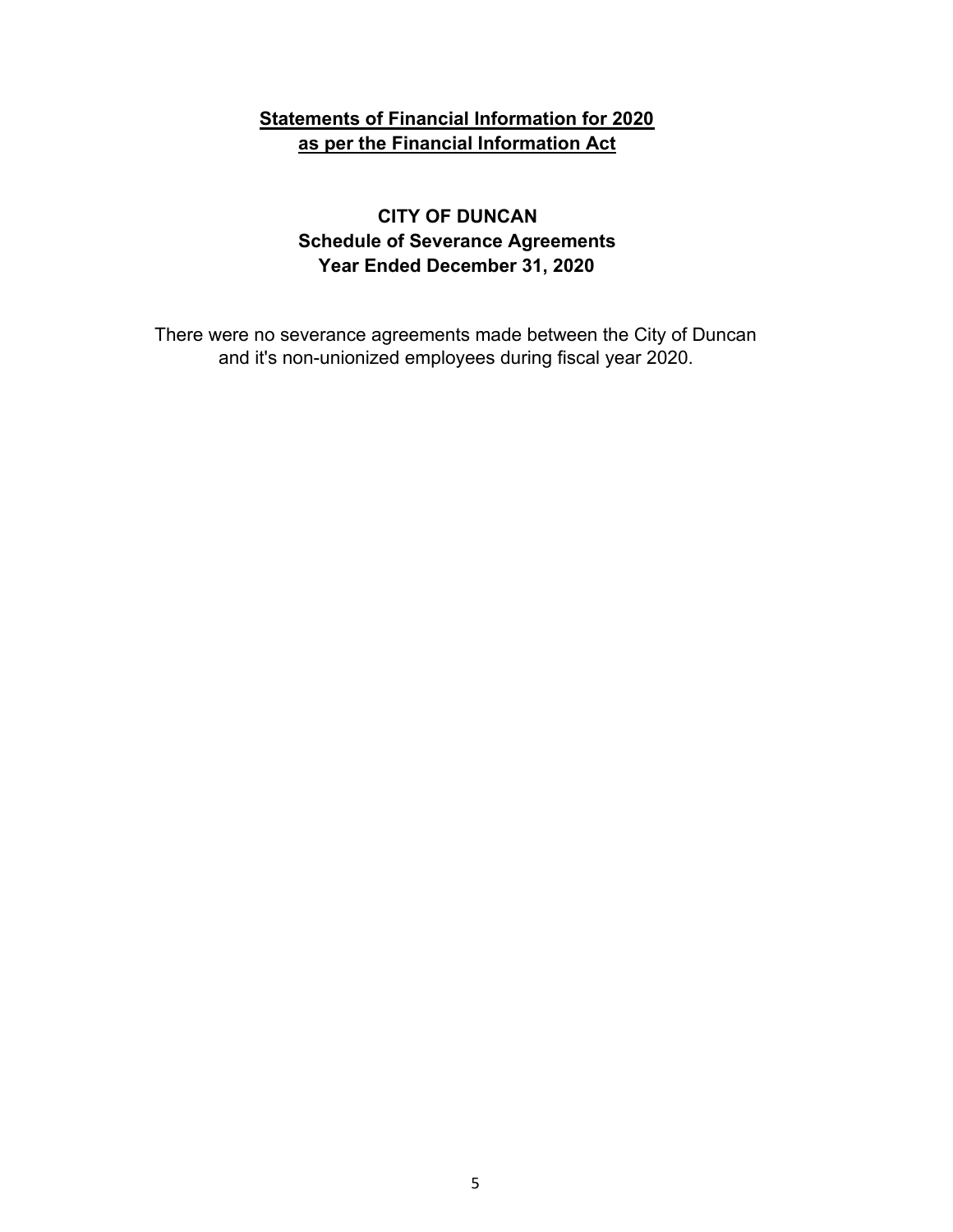### **CITY OF DUNCAN Schedule of Total Paid to Each Supplier for Goods and Services Exceeding \$25,000 Year Ended December 31, 2020**

**(Page 1 of 2)**

| AON REED STENHOUSE INC                  | 38,105  |
|-----------------------------------------|---------|
| <b>BC HYDRO &amp; POWER AUTHORITY</b>   | 369,091 |
| <b>BERK'S INTERTRUCK LTD</b>            | 27,354  |
| <b>BLACKBIRD SECURITY INC</b>           | 157,785 |
| <b>BROTHERS JANITORIAL SERVICES</b>     | 66,378  |
| CENTRALSQUARE CANADA SOFTWARE INC.      | 29,439  |
| <b>COMMUNITECTURE INC</b>               | 47,999  |
| <b>CUPE LOCAL 358</b>                   | 37,247  |
| <b>DUNCAN DODGE</b>                     | 78,133  |
| DUNCAN PAVING COMPANY                   | 250,148 |
| DUNCAN VOLUNTEER FIRE DEPT.             | 26,411  |
| <b>EDWARD JONES</b>                     | 44,826  |
| FINELINE ROAD MARKING LTD               | 44,348  |
| FINNING (CANADA) A DIVISION OF FINNING  | 239,240 |
| <b>GUILLEVIN INTERNATIONAL INC.</b>     | 27,660  |
| <b>ICONIX WATERWORKS LP</b>             | 126,072 |
| <b>ISLAND CHEVROLET BUICK GMC</b>       | 56,745  |
| JOHNSON CONTRACTING INCORPORATED        | 87,614  |
| JSK TRAFFIC CONTROL SERVICES INC.       | 75,461  |
| <b>KTI LIMITED</b>                      | 32,294  |
| LEUCO CONSTRUCTION INC                  | 146,844 |
| <b>MATHERS ROY</b>                      | 30,907  |
| MCELHANNEY CONSULTING SERVICES LTD      | 105,270 |
| <b>MINISTER OF FINANCE</b>              | 630,752 |
| MUNICIPAL INSURANCE ASSOC OF B.C.       | 42,814  |
| MUNICIPAL PENSION PLAN                  | 391,931 |
| NORTH COWICHAN DISTRICT MUNICIPALITY OF | 904,119 |
| <b>P &amp; R TRUCK CENTRE LTD</b>       | 249,818 |
| <b>PACIFIC BLUE CROSS</b>               | 161,417 |
| <b>RAYLEC POWER LP</b>                  | 35,875  |
| RBS MANAGED IT SERVICES INC             | 81,949  |
| RECEIVER GENERAL FOR CANADA             | 790,937 |
| SHUR-POWER ELECTRIC LTD.                | 32,513  |
| <b>SIMSON MAXWELL</b>                   | 36,486  |
| SUNCOR ENERGY PRODUCTS PA               | 42,048  |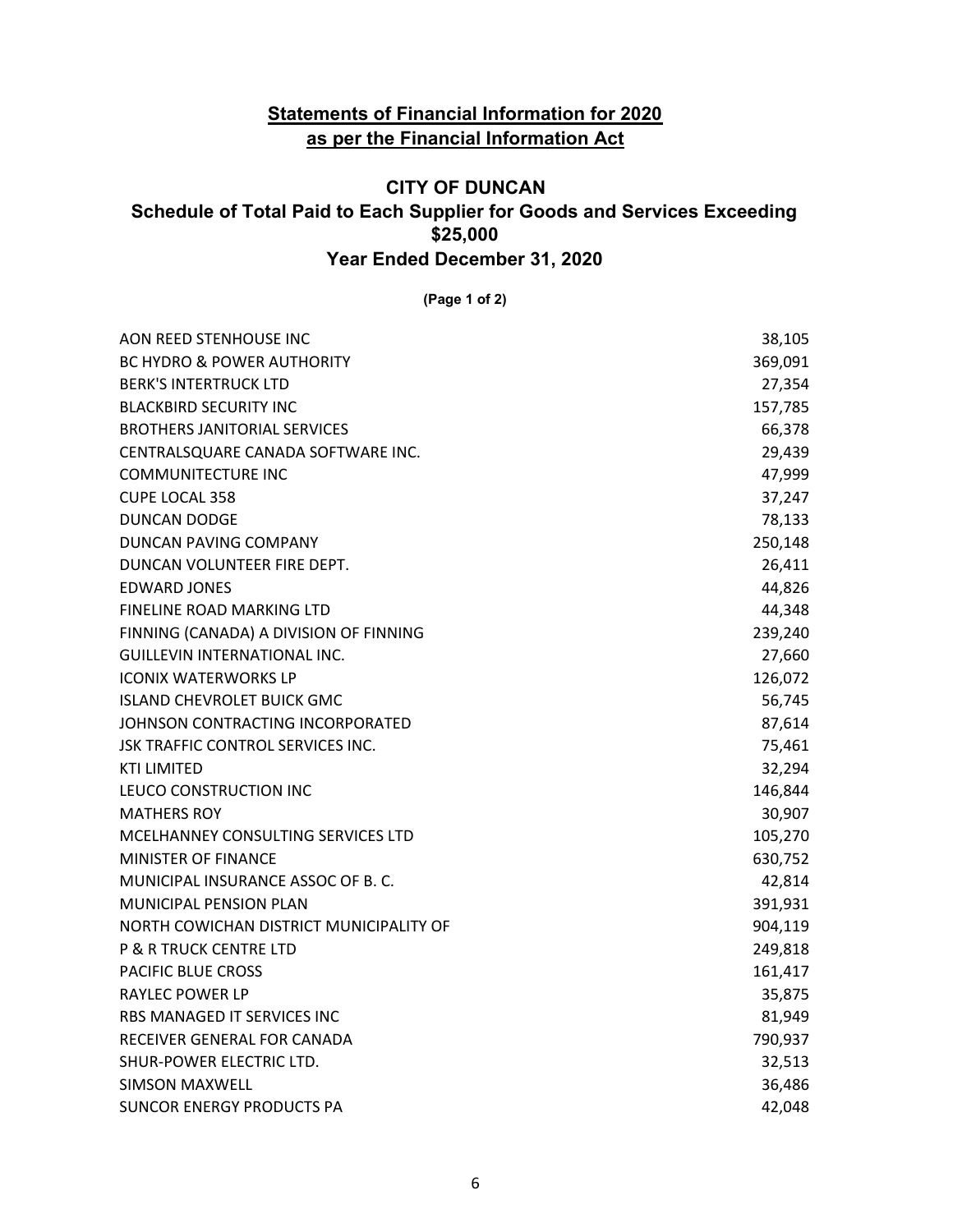### **CITY OF DUNCAN Schedule of Total Paid to Each Supplier for Goods and Services Exceeding Year Ended December 31, 2020**

| (Page 2 of 2)                                                                         |               |
|---------------------------------------------------------------------------------------|---------------|
| SUPERIOR EXCAVATING LTD.                                                              | 134,652       |
| <b>VALLEY TRAFFIC SYSTEMS INC.</b>                                                    | 30,853        |
| VANCOUVER ISLAND REGIONAL LIBRARY                                                     | 242,785       |
| <b>VISA - MISCELLANEOUS</b>                                                           | 39,034        |
| WASTE CONNECTIONS OF CANADA INC                                                       | 29,825        |
| <b>WEST COAST PRE FAB</b>                                                             | 34,889        |
| <b>WESTVIEW POWER LTD</b>                                                             | 43,575        |
| <b>WORKSAFE BC</b>                                                                    | 74,380        |
| WSP CANADA INC                                                                        | 45,907        |
| YOUNG ANDERSON                                                                        | 30,500        |
| Subtotal - Aggregate Payments Exceeding \$25,000                                      | 6,252,428.94  |
| Payments to Suppliers for Grants and Contributions Exceeding \$25,000                 |               |
| DUNCAN BUSINESS IMPROVEMENT AREA SOCIETY                                              | 258,359.00    |
| <b>Total Paid to Suppliers who received</b><br>Aggregate Payments of \$25,000 or less | 6,576,082.91  |
| <b>Total Paid to Suppliers</b>                                                        | 13,086,870.85 |
| Less: Expenses Paid on Behalf of Elected Officials/Employees                          | $-45,238.00$  |
| <b>Total Expenses per Schedule 4 of Consolidated Financial Statements</b>             | 8,461,553.00  |
| Variance                                                                              | 4,580,079.85  |
|                                                                                       |               |

The City prepares this schedule of payments based on actual disbursements processed through its Accounts Payable system. This provides assurance on completeness as the reported amounts are reconciled to the financial system cheque register and electronic funds transfer records.

The schedule of payments is a "cash basis" listing. This figure will differ significantly from the expenses in the consolidated financial statements which are reported on an accrual basis, resulting in timing differences. Furthermore, there are disbursements on the above listing which are not considered expenditures, including payments made to other taxing authorities, employee payroll deductions, debt principal repayments and payments for the acquisition of tangible capital assets. Conversely, there are expenses which do not involve an actual disbursement. These include amortization expense and expense accruals. It is not practical to reconcile these sets of data.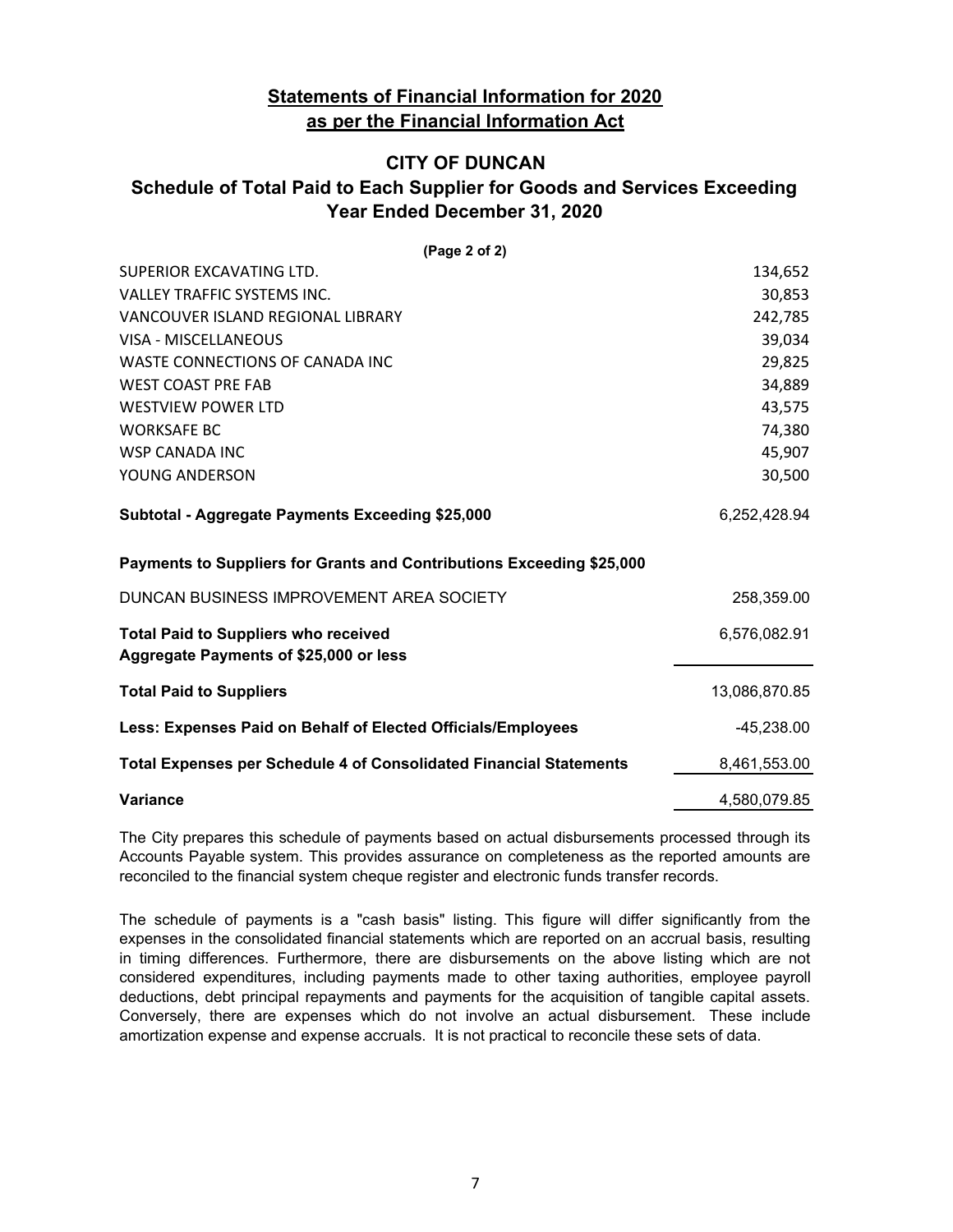### **CITY OF DUNCAN Statement of Financial Information Approval**

The undersigned, as authorized by the Financial Information Regulation, Schedule 1, subsection 9(2), approve all the statements and schedules included in this Statement of Financial Information, produced under the *Financial Information Act.*

Bernice Crossman, CPA, CGA Director of Finance June 21, 2021

Michelle Staples Mayor June 21, 2021

Prepared pursuant to the Financial Information Regulation, Schedule 1, Section 9